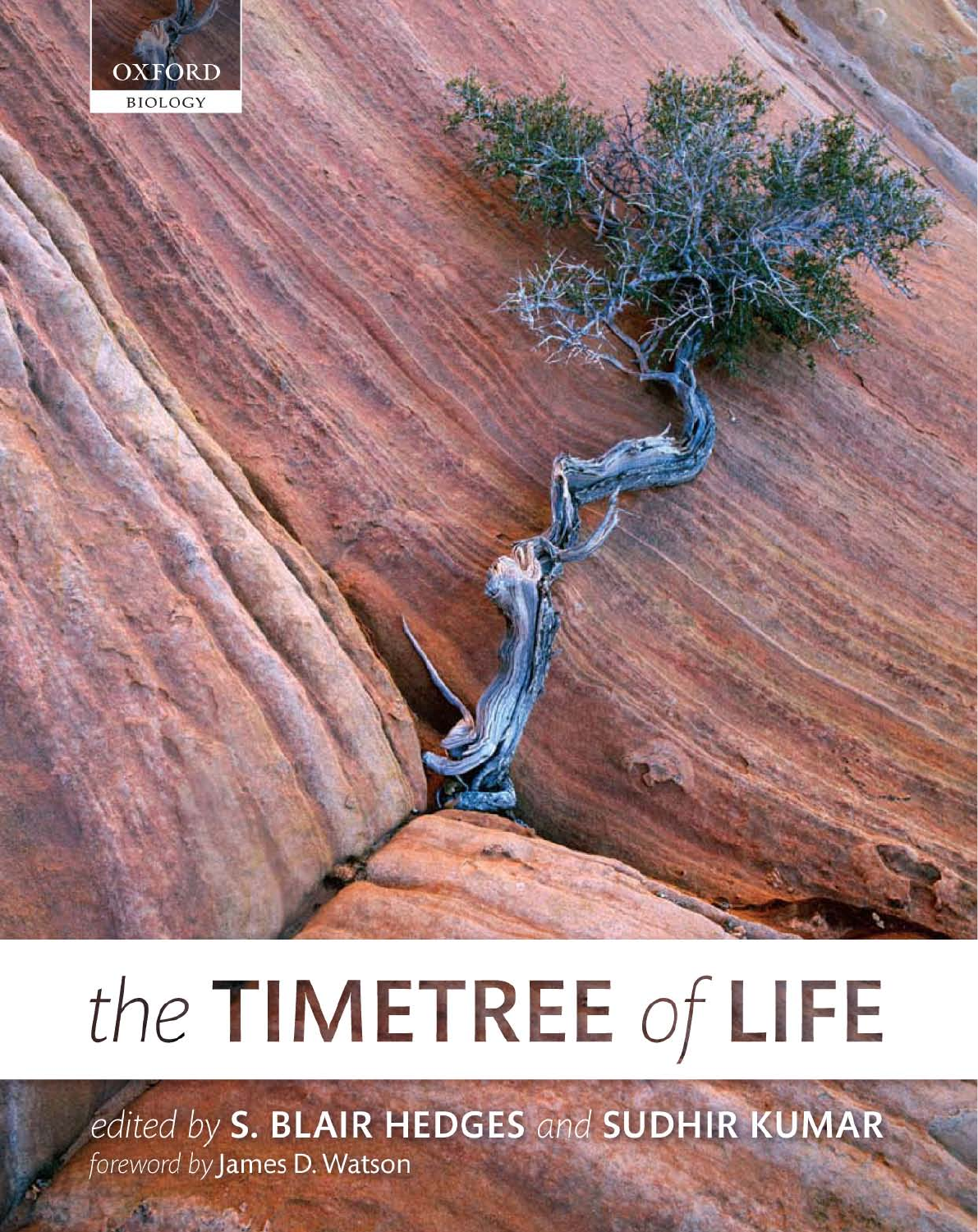## Lacewings (Neuroptera)

#### *Shaun L. Winterton*a,*\* and Brian M. Wiegmann*<sup>b</sup>

a Entomology, Queensland Department of Primary Industries & Fisheries, 80 Meiers Road, Indooroopilly, Queensland, Australia 4068; bDepartment of Entomology, North Carolina State University, Raleigh, NC 27695, USA

\*To whom correspondence should be addressed (wintertonshaun@ gmail.com)

### Abstract

Lacewings  $(-5700$  species) are divided into 17 families distributed on all continents. This group of insects is well defined by complex larval characteristics such as modified sucking jaws, incomplete gut, and modified Malphigian tubules used for spinning a silken cocoon in which the immature pupates. Recent molecular evidence supports a Permian (299–251 million years ago, Ma) origin of the order with Coniopterygidae as the closest relative of all other neuropterans. The only well-defined group of families is Myrmeleontiformia. This group of five families diverged from the rest of the order  $~184$  Ma and has become the most species-rich lineage of Neuroptera.

The lacewings comprise a moderately sized group of insects whose adults are characterized by delicate wings, often large in size, with highly reticulate or lacelike venation (Fig. 1). The order is presently divided into 17, mostly well defined, families with ~5700 species worldwide. Lacewings, together with Megaloptera and Raphidioptera, constitute the Superorder Neuropterida, which is assumed to be the closest relative of Coleoptera. Three unique larval characters distinguish Neuroptera from other insects: modified jaws for sucking, incomplete gut, and modified Malphigian tubules for spinning a silken cocoon in which the immature pupates (*1*). Here, we review the relationships and divergence times of the families of lacewings (Fig. 2).

Elucidating the evolutionary history of lacewings has proven to be highly problematic. Neuroptera classification has traditionally been founded largely on the intuitive phylogenies by Handlirsch (*2*) for fossils and by Withycombe (*3*) for larval anatomy and morphology*.* From these works a number of higher-level groups have been identified, but they usually differ greatly between subsequent authors with regard to membership of families in each (1). Recent quantitative analyses of morphological characters and phylogeny by Aspöck *et al.* (*4*) led to consolidation of this classification into only three Suborders Nevrorthiformia (containing Nevrorthidae only), Myrmeleontiformia (containing five families: Nemopteridae, Psychopsidae, Nymphidae, Ascalaphidae, and Myrmeleontidae), and Hemerobiiformia (containing 11 families: Ithonidae, Polystoechotidae, Chrysopidae, Hemerobiidae, Mantispidae, Rhachiberothidae, Berothidae, Coniopteryigdae, Dilaridae, Sisyridae, and Osmylidae). The most significant aspects of this work were (a) placement of Ithonidae (moth lacewings) not as the closest relative of remaining neuropterans but rather in a more derived position closer to Myrmeleontiformia and (b) the placement of Nevrorthidae, instead, as the earliest-branching family.

A monophyletic Hemerobiiformia as circumscribed by Aspöck *et al*. (*4*) has never been recovered as a natural group in any molecular analysis (*5, 6*). Myrmeleontiformia



Fig. 1 A split-footed lacewing (*Norfolius howensis*) from Australia. Credit: S. L. Winterton.

S. L. Winterton and B. M. Wiegmann. Lacewings (Neuroptera). Pp. 290-292 in *The Timetree of Life*, S. B. Hedges and S. Kumar, Eds. (Oxford University Press, 2009).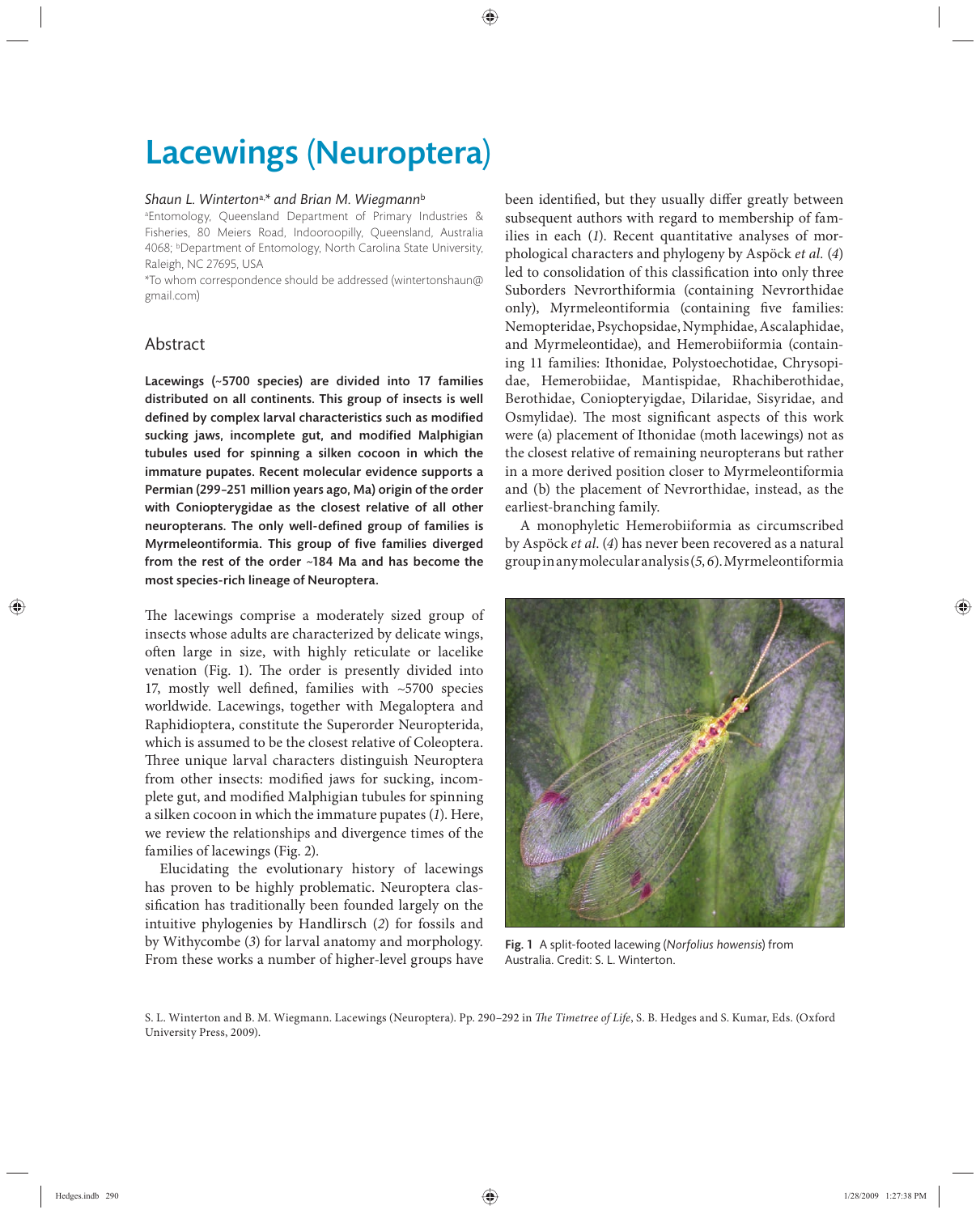

Fig. 2 A timetree of lacewings (Neuroptera). Divergences are shown in Table 1. *Abbreviations*: Ng (Neogene) and Pg (Paleogene).

is a strongly supported group in all published phylogenies based on morphological (3, 4, 7-9) and molecular data (Winterton and Wiegmann, submitted; *5*, *6*). A suite of adult and larval morphological characters define this group.

Relative to morphological data, very few molecular phylogenies of Neuroptera have been published. Haring and Aspöck (5) published the first attempt at elucidating lacewing phylogeny using molecular data by sequencing representatives of most neu ropteran families for amino acid sequences of *cytochrome c oxidase* subunit III. The results of this study recovered monophyletic Myrmeleontiformia and Nevrorthiformia, but a polyphyletic Hemerobiiformia, with considerable discord between molecular and morphological data regarding the placement of the families Osmylidae and Dilaridae. Using 18S rDNA sequences Winterton (*6*) also showed strong support for Myrmeleontiformia, but did not recover a monophyletic Hemerobiiformia. In this analysis Dilaridae were also placed as a basal group rather than being closely related to Mantispidae, Rhachiberothidae, and Berothidae.

The most recent analysis of lacewing phylogeny is by Winterton and Wiegmann (submitted), using both molecular and morphological data with much greater taxon sampling than in previous studies of the group. They produced the most comprehensive phylogeny of the order to date, by using DNA sequences for *16S, 18S* ribosomal genes, *COI* and *CAD*, combined with morphological data for representatives of all families of Neuroptera. Results from this study show that Coniopteryigdae rather than Nevrorthidae is the earliest-branching family in the order, and that Hemerobiiformia is a paraphyletic group having a laddered topology leading to a monophyletic Myrmeleontiformia. Dilaridae is again supported as a basal group closely related to Sisyridae and Coniopteryigdae.

Neuropterans have a rich fossil record with definitive neuropteridan ancestors dating back to the Permian (*1*, *10*). Only Winterton and Wiegmann (submitted), using the aforementioned gene sequences, have estimated divergence times among lacewing families based on genetic data. Coniopterygidae diverged from the rest of the order during the late Permian (~257 Ma) followed by